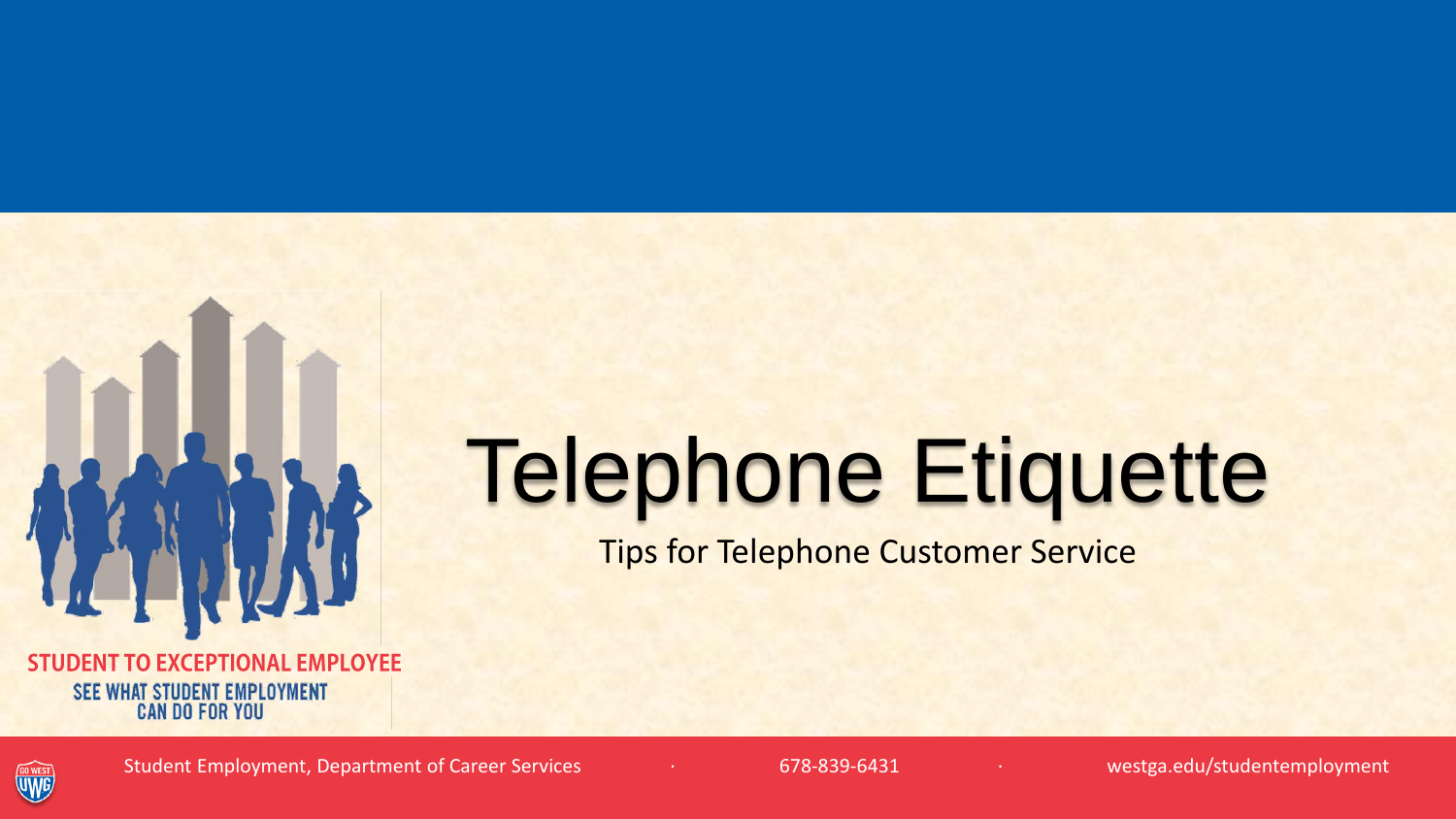Your employing department may have a specific manner of answering office phones. If so, please follow their guidelines. If, however, no office-specific way is presented, adopt the following methods for effective and efficient service.

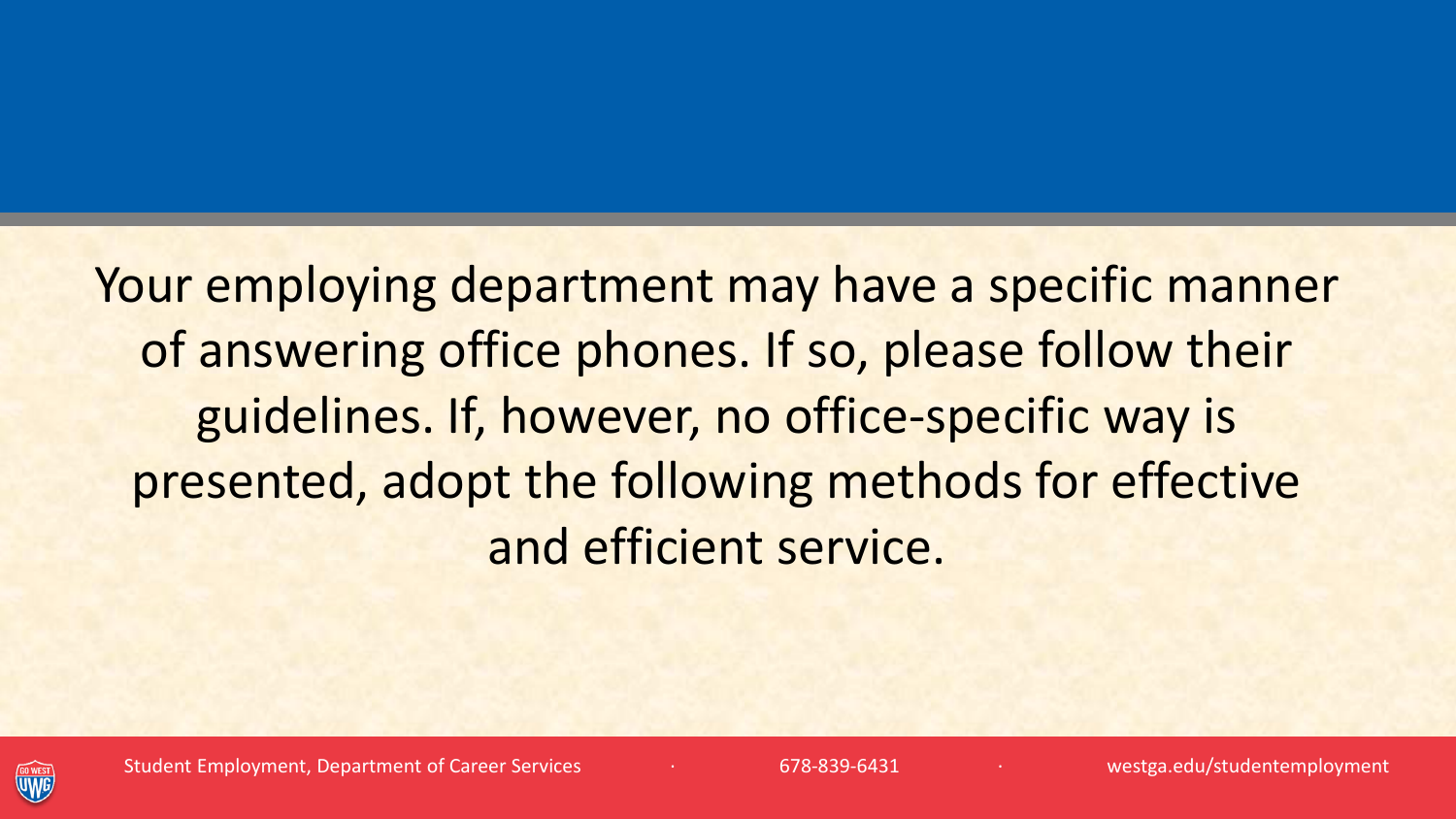#### Answering the Phone

All incoming calls should be answered with the department/office name and your name. It is important that you identify yourself. For example:

*"University Registrar's Office, this is Jane speaking, may I help you?"*

All incoming calls should be answered:

- promptly
- personally, when possible (use voice mail only when necessary)
- professionally
- courteously

Make an effort to give each caller your full attention.



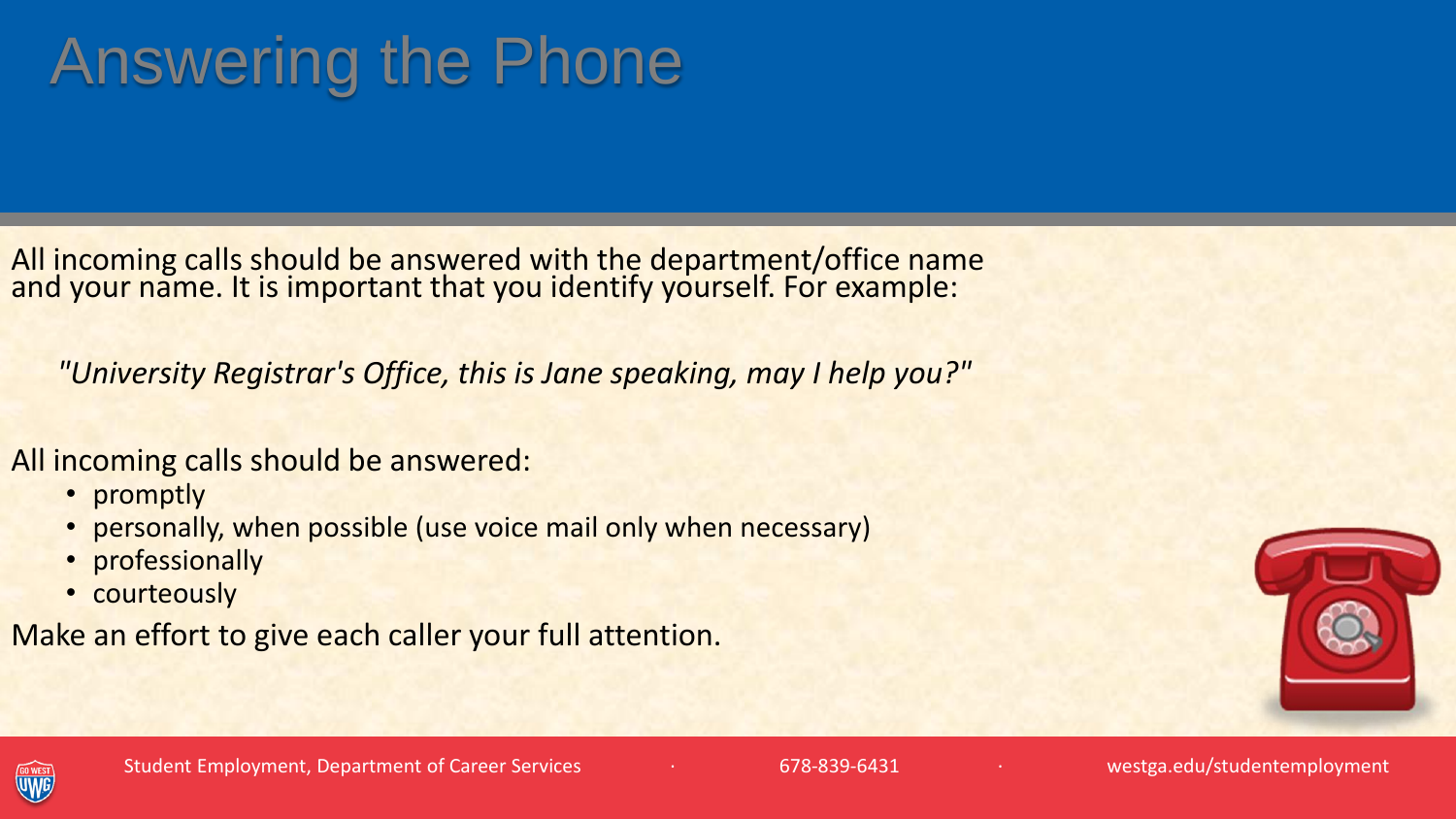# Multitasking

Handling multiple calls and visitors:

- Answer calls promptly
- Excuse yourself from the first caller and;
- Place him/her on hold to answer the second call
- Return to the first caller as soon as possible. When returning, say, *"Thank you for your patience."*
- If a visitor is talking with you in person and the telephone rings, excuse yourself to the visitor and answer the telephone. Ask the caller to wait a moment or offer to return the call.
- If a visitor approaches while you are on the telephone, excuse yourself briefly from the caller and acknowledge the visitor. Ask if the visitor can wait a moment while you finish the call.



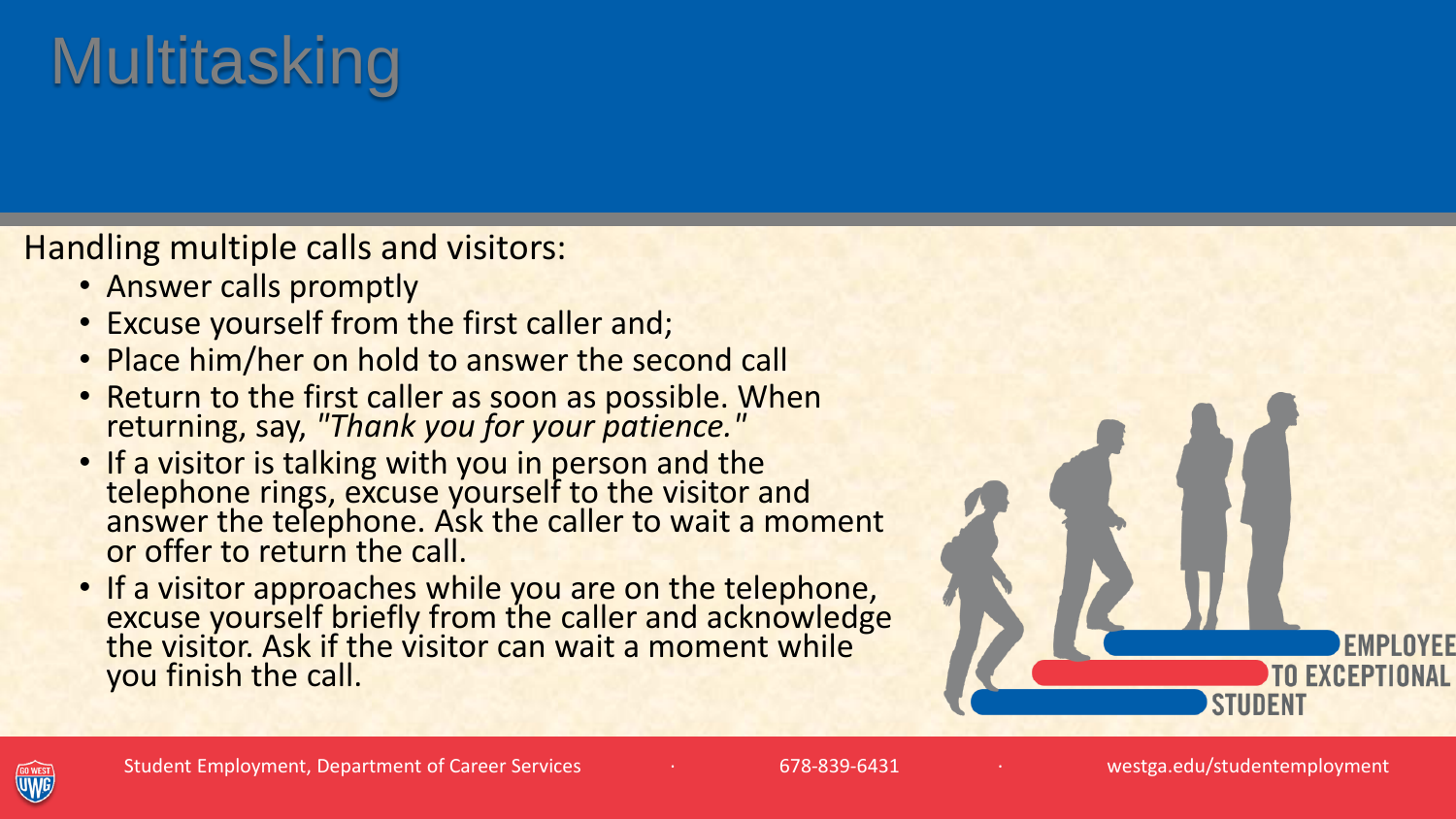## Call Screening

Effective call-screening techniques allow you to better serve customers and coworkers. In such cases when call-screening is required or requested by your office personnel, follow these examples:

- *"May I tell her who's calling?"*
- *"May I tell her what your call is in reference to?"*

If the individual whom the caller requests is busy, offer to take a message or connect the caller to the individual's voice mail, as appropriate to your office's preference.

"Mr. Smith is away from his office. Would you like me to connect you to his voice mail?"

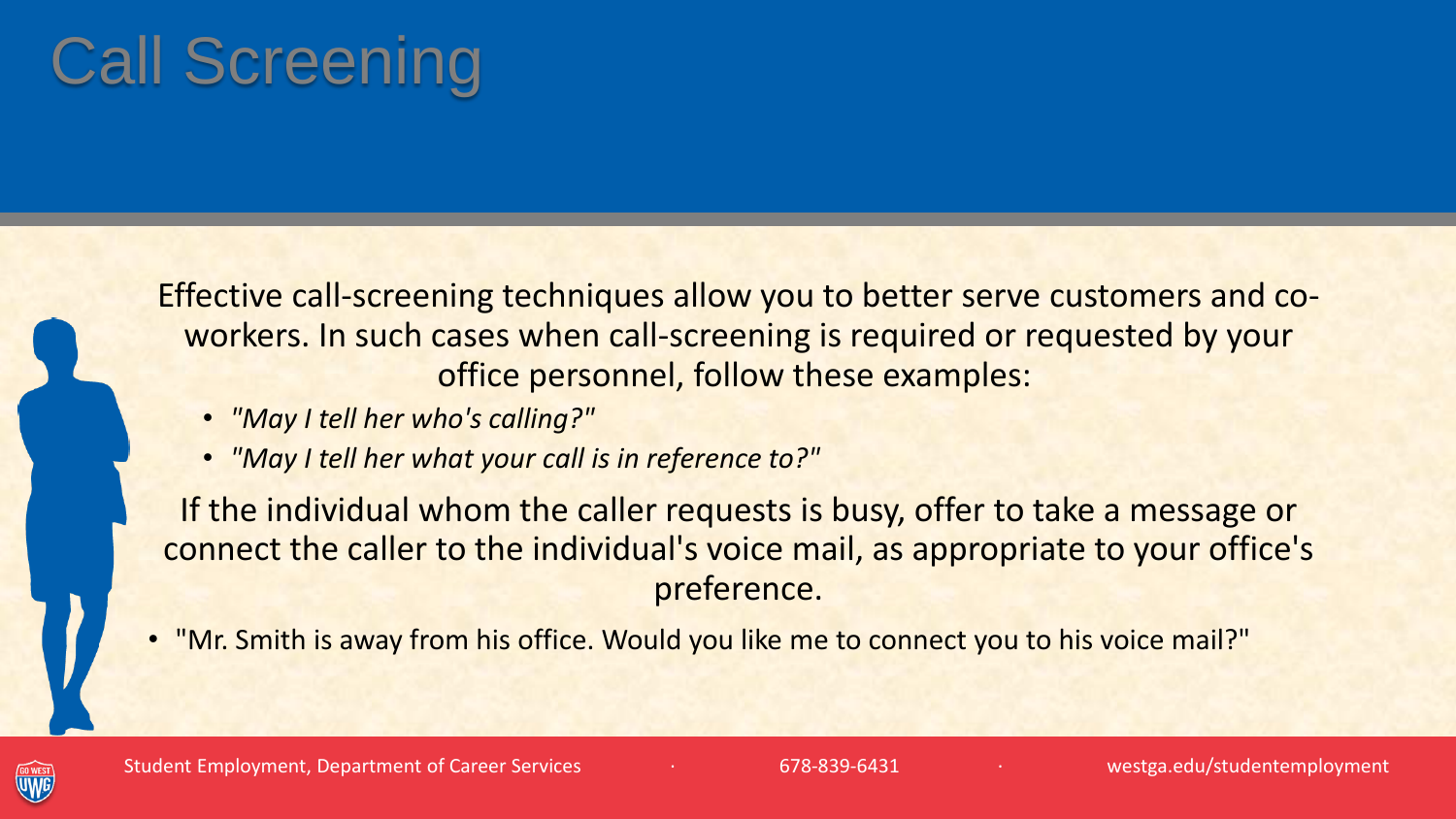# Transferring Calls

Transferring calls should be done only when necessary and in a positive, efficient manner.

- Listen carefully and attempt to fully understand the caller's needs.
- Complete the transfer quickly and correctly.
- To transfer a call, follow these procedures:
	- Let the caller know you are transferring the call.
	- Give the caller the department name and extension that s/he is being transferred to, in case the call is disconnected.
	- Announce the caller to the person to whom you are transferring the call and provide any information the caller has given.

*"I will need to transfer you to the Admissions Office. The number is 555-5555 and they should be able to assist you."*

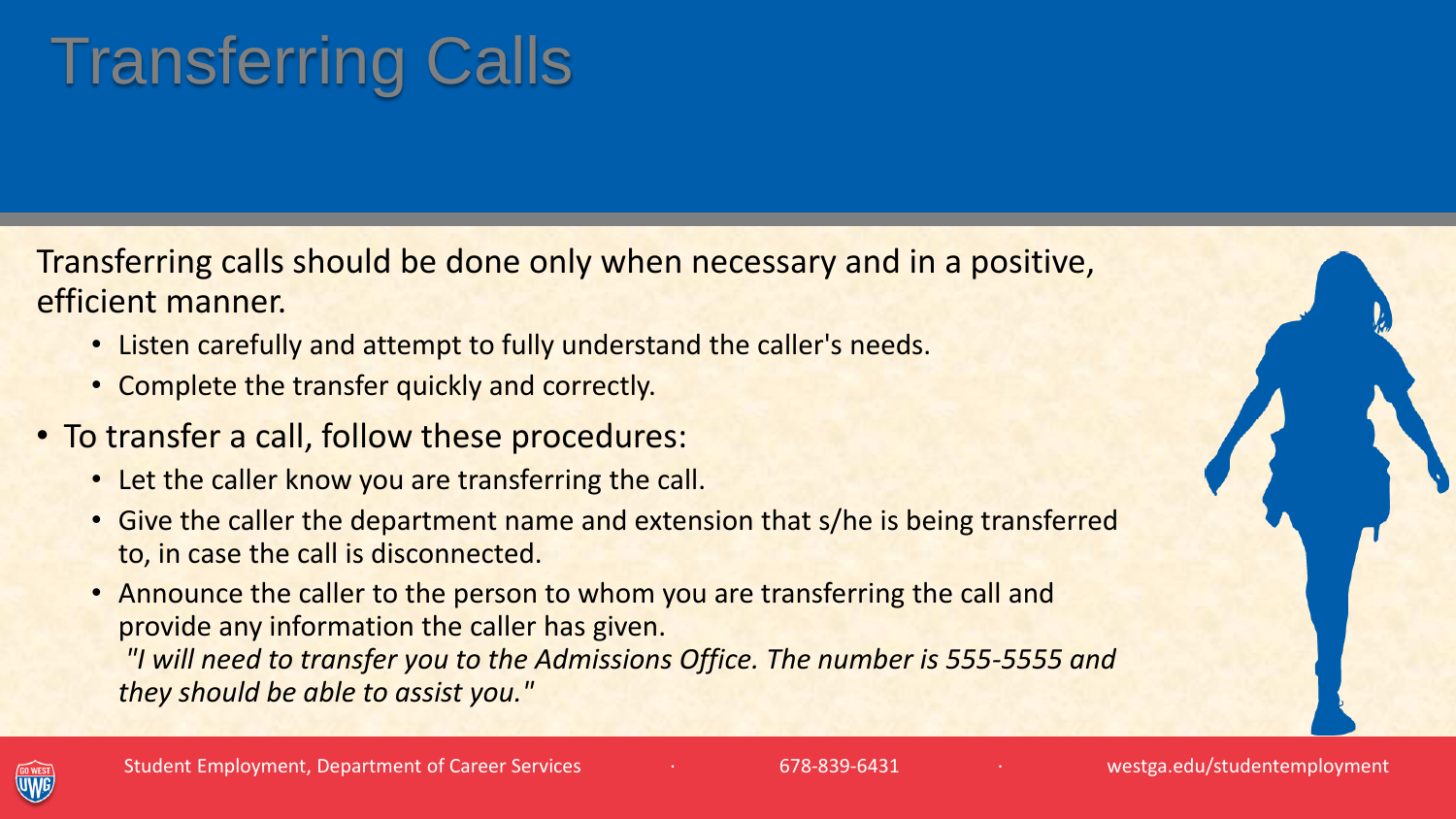## Taking Phone Messages

Taking telephone messages is a skill that saves time and is beneficial to both caller and recipient. If you need to take a message for someone, get as much information as possible.

#### Include:

- Date/time of call
- Full name of the person calling
- Phone number
- Nature of the call
- Your name at the bottom of the message